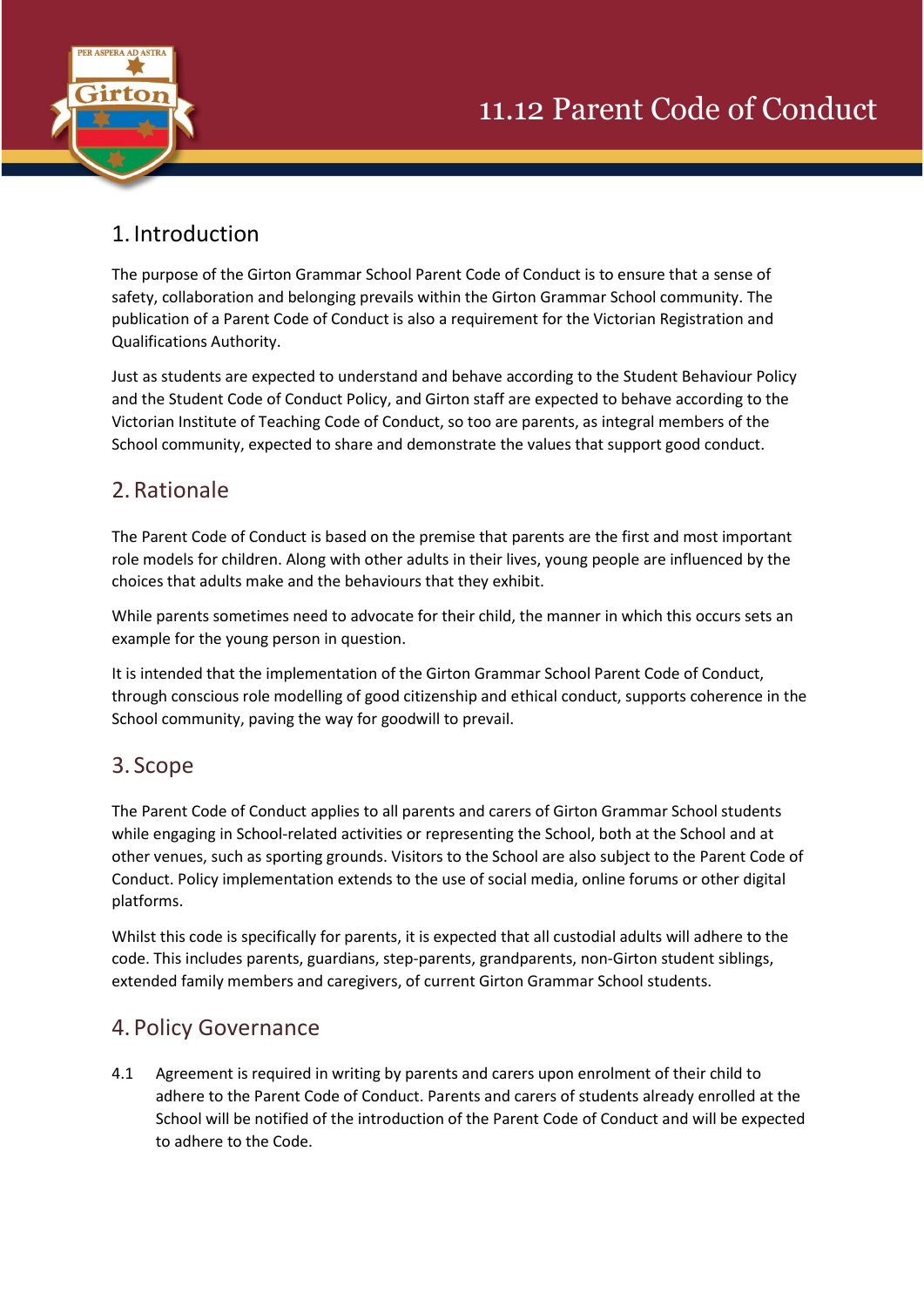

4.2 Any adult or student within the School community is entitled to report an alleged breach of the Parent Code of Conduct to the Head for consideration.

# 5.Breach of Policy

- 5.1 Parents and visitors who breach the Parent Code of Conduct will be contacted by the Head, who may make a discretionary decision related to appropriate action for the breach. This may include being banned from coming onto School grounds, attending School functions or School-based activities.
- 5.2 For repeated breach of the Parent Code of Conduct, families should be aware that the Head is entitled to terminate the contract that exists for each student at the School.
- 5.3 In accordance with applicable legislation and the School's Child Protection Policy, the Police and/or Department of Human and Health Services will be informed of any unlawful parent behaviour.
- 5.4 The *Education Reform Act 2006 (Vic)* allows the Head to issue a School Community Safety Order prohibiting people from entering or remaining on school premises; engaging in inappropriate conduct; engaging in threatening or abusive communication with staff members, including through social media and other channels. This Order extends to any place where school activity is taking place (eg on a school camp, at a Swim Carnival) and any area with 25 metres of that place.

## 6. School Values

All parents, guardians, step-parents, family members, and friends of students enrolled at the School must support and encourage the values, activities and ethos of the School, and are encouraged to read and understand the policies of the School, including the Girton Grammar School Mission and Values document.

The School's Imagine Charter articulates the way that students and staff wish to feel when they are at School and the behaviours that they agree to adopt to support those feelings.

The main values articulated in the School Charter are:

- **Excellence**
- Trust
- Respect
- Confidence
- **Inclusion**

These are the values that are expected to be understood and demonstrated by parents and carers, along with students and staff at Girton Grammar School.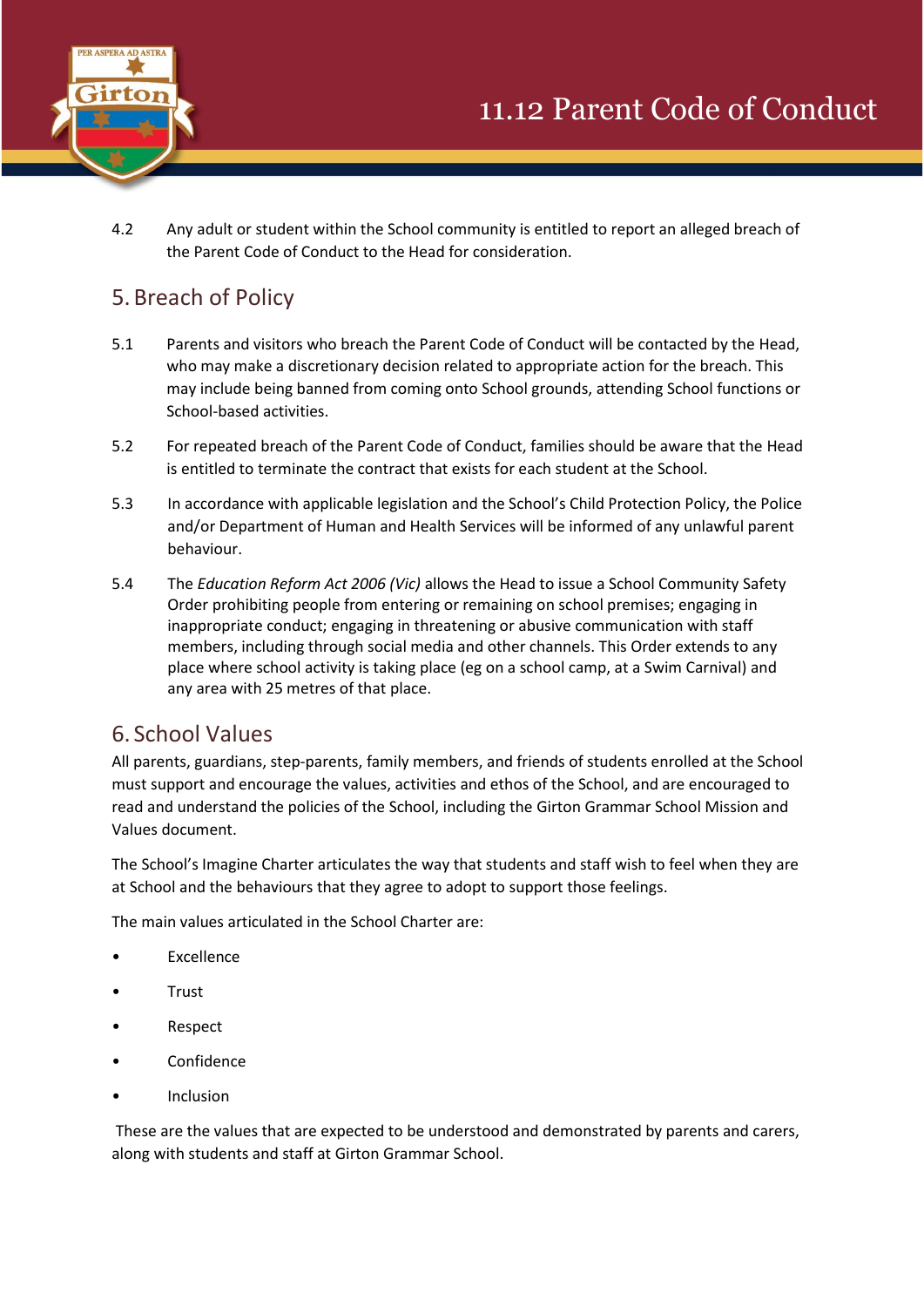



# 7. Expected Parent Conduct

It is expected that parents will:

- 7.1 Behave in a manner that upholds the School's values, outlined above
- 7.2 Behave in a manner that does not endanger the health, safety and wellbeing of themselves or others
- 7.3 Accept cultural and religious diversity
- 7.4 Interact respectfully with staff, students and other parents and assume positive intent from all
- 7.5 Ensure that their actions or behaviour do not bring the School into disrepute
- 7.6 Respect the authority of members of staff and observe School rules
- 7.7 Strictly adhere to the School's policies and procedures
- 7.8 Refrain from all forms of bullying and harassment as described in the School's Anti Bullying and Harassment Policy, which is available on the School portal.

# 8. Expected Parent Conduct at Co-Curricular and Representative Events

It is expected that parents will:

- 8.1 Encourage students to give their best effort and applaud good play and performance regardless of which team, group or child produces it.
- 8.2 Behave respectfully and courteously towards players, coaches, match officials, Girton cocurricular officials and other spectators or audience members.
- 8.3 Never discourage or disparage any co-curricular activity or participant.
- 8.4 Never publicly or directly criticise a match official, coach, manager or another co-curricular official. Complaints should be dealt with in the manner detailed below.

## 9. Parent Co-Curriculum Complaints

Complaints concerning the conduct of games or other activities should not be made during or after the game/activity, and especially not in front of students, but should be referred to the Girton Grammar School Head of Co-curriculum and any action will be left to his/her discretion.

For serious complaints, the parent or participant should follow the School's Complaints and Grievance Policy, which is available on the School Astra portal.

Under no circumstances, should parents approach or make contact with the opposition's coaches, parents, students or School directly with a complaint.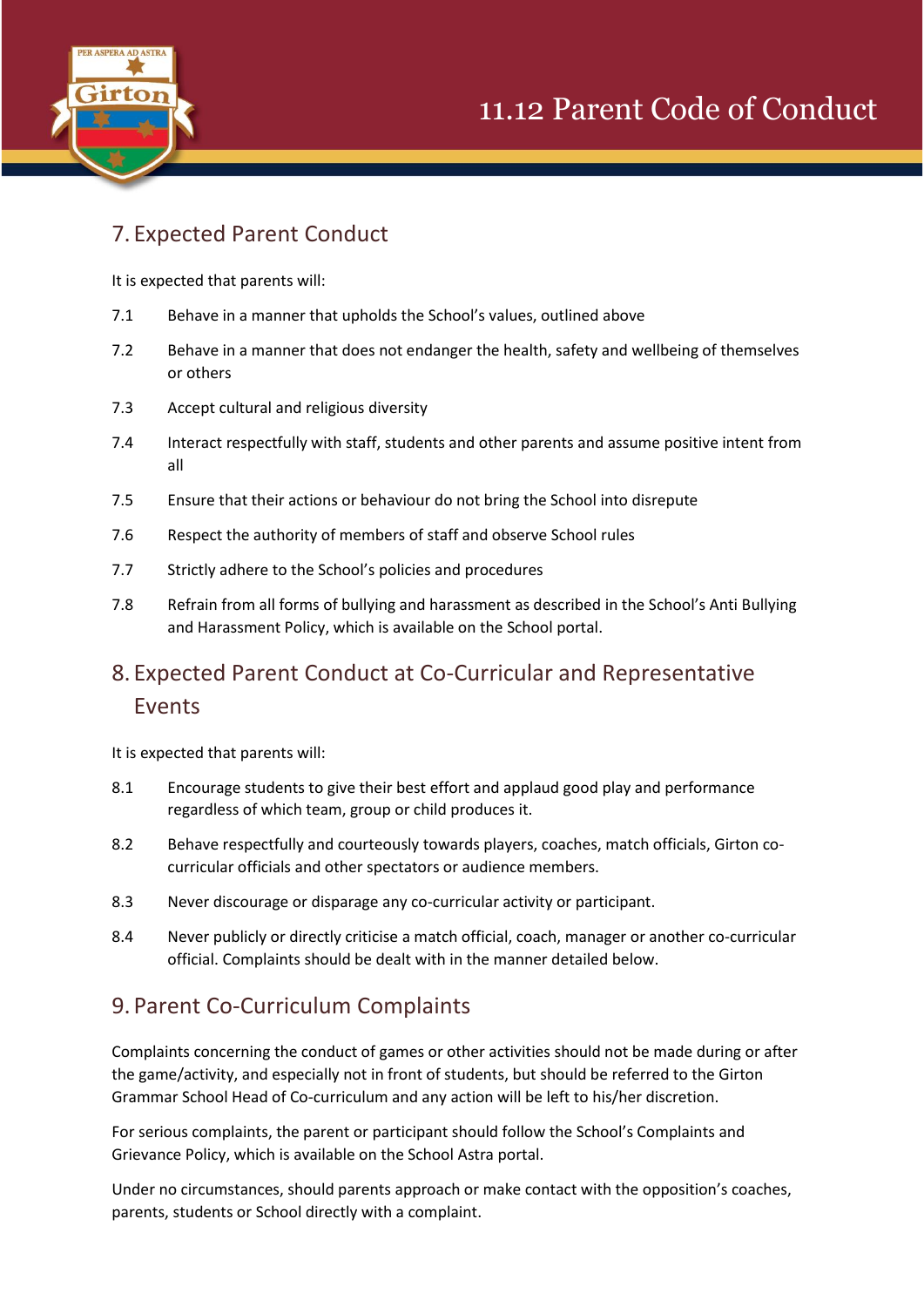



If a parent or participant wishes to bring a complaint or express a concern about any aspect of a sporting or co-curricular event, they may do so by contacting the Head of Co-curriculum.

# 10. Parent Complaints and Grievances

The School takes seriously any issues that are raised by parents and parents are encouraged to contact the School to raise concerns related to the education of their child or other matters related to the School as soon as the issue arises.

Likewise, the School encourages students to self-advocate, and whenever appropriate, parents should support their child in raising concerns themselves, with the appropriate staff member.

It is incumbent upon parents to be familiar with the appropriate person within the School to raise matters of concern. In the Junior School, the classroom teacher is the first point of contact for raising matters of academic or social concern. Concerns may be elevated to the Head of Senior School or Head of Junior School as deemed necessary by the parent.

In the Senior School, matters of academic concern should be raised firstly with the relevant subject teacher and elevated to the Head of Department if deemed necessary by the parent. The Head of Department may seek advice and action from the Head of Senior School as necessary. Matters of student wellbeing should be raised firstly with the relevant House Tutor and elevated to the relevant Head of House as necessary. A member of Senior staff such as the Head of Senior School, Deputy Head, or Head Academic and Data Services, as well as the Head, may be contacted for matters unresolved through one of the aforementioned channels.

Concerns of a School-wide nature should be raised directly with the Head. When a parent wishes to raise a complaint, the following steps should be taken:

- 10.1 Schedule an appointment with the appropriate staff member.
- 10.2 Parents are asked not to approach students (or the parents of other students) in relation to perceived actions toward their child. An appointment should be made with the relevant staff member before contact is made with other parents or students.

#### 11. Parent Communication

Written and spoken communication, including online communication, to anyone in the School community, should be courteous and respectful, and the following behaviour is expected:

- 11.1 When communicating, parents must refrain from engaging in malicious or judgemental gossip (either directly or online) and ensure that anything they say about others is fair and truthful.
- 11.2 Parents must refrain from swearing or using offensive, abusive, insulting or derogatory language, or raised voices.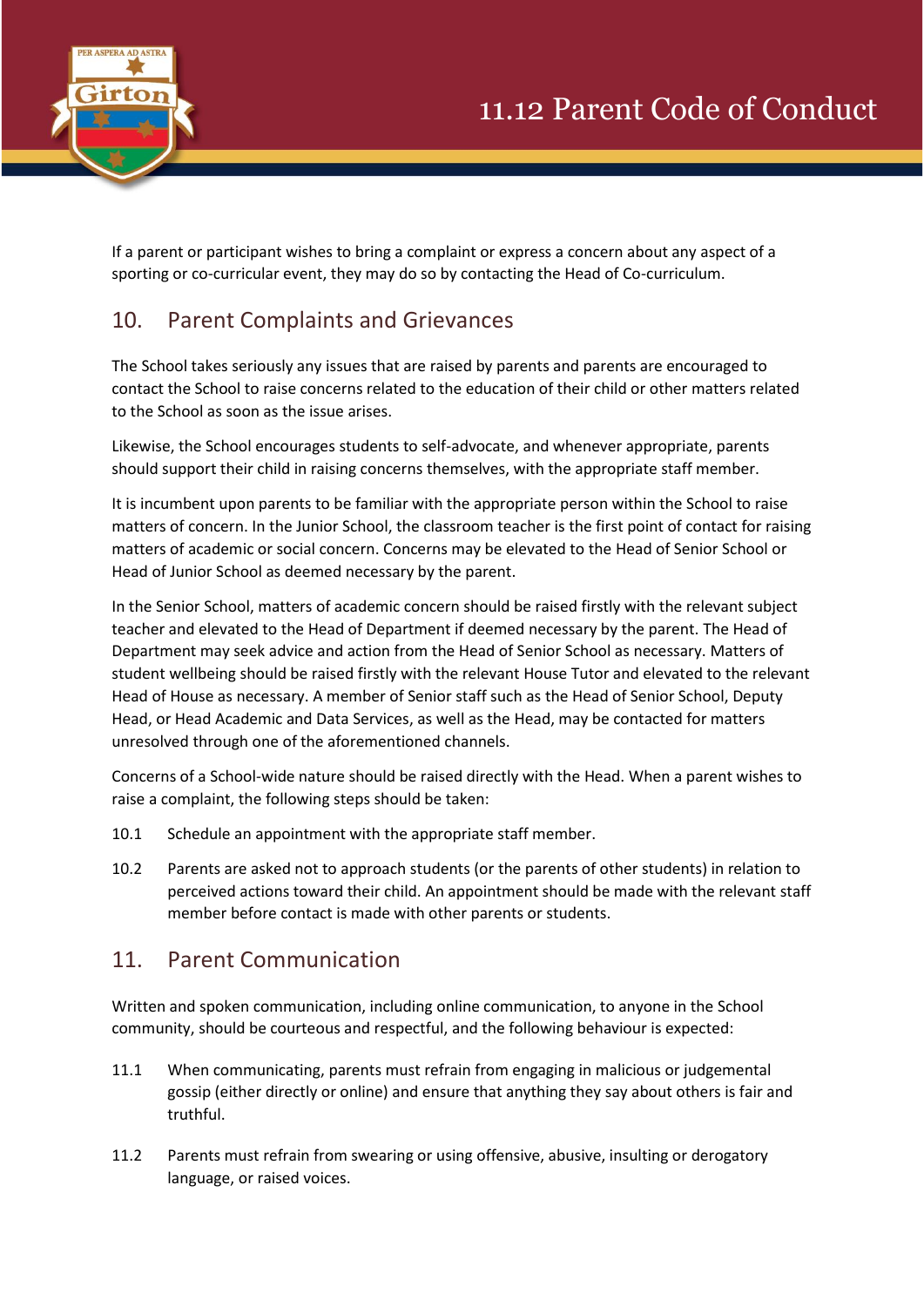

- 11.3 Parents must avoid engaging in conversations which constitute harassment, domination, discrimination or denigration or which involve innuendo.
- 11.4 All communication with staff members must occur at an appropriate time so as not to disrupt the staff member's work or interrupt their conversation with others.
- 11.5 Staff members reserve the right to suggest an appointment be made regarding an issue if the time is inconvenient for them to address the matter when an "on the spot" approach is made.
- 11.6 Staff are not expected or encouraged to respond to concerns of parents/carers or students on holidays, weekends or in the evening. Urgent concerns should be communicated to the School by phone.

#### 12. Online Conduct

The expected behaviour of parents as outlined in the Parent Code of Conduct is applicable online, and in particular:

- 12.1 It is expected that social media will be used to build community and contribute to a positive dynamic amongst parents.
- 12.2 Parents should not take or post photographs of other students without the express consent of the other child and the child's parents.
- 12.3 Parents should not post photographs of students in School uniform if it has the potential to bring negative comments towards the student(s), staff or School
- 12.4 Parents should not set up any group with the word "Girton" in its title without prior approval from the Girton Communications Manager. It may mislead any reader to believe the School moderates the page.
- 12.5 Email addresses and social media contact details of parents should not be given to other people without their express consent.
- 12.6 Girton Staff members are not expected or encouraged to connect with parents or carers on Social Media. (Note also, Girton staff members are not permitted to connect with students via Social Media except with express permission from the Head, in certain circumstances).